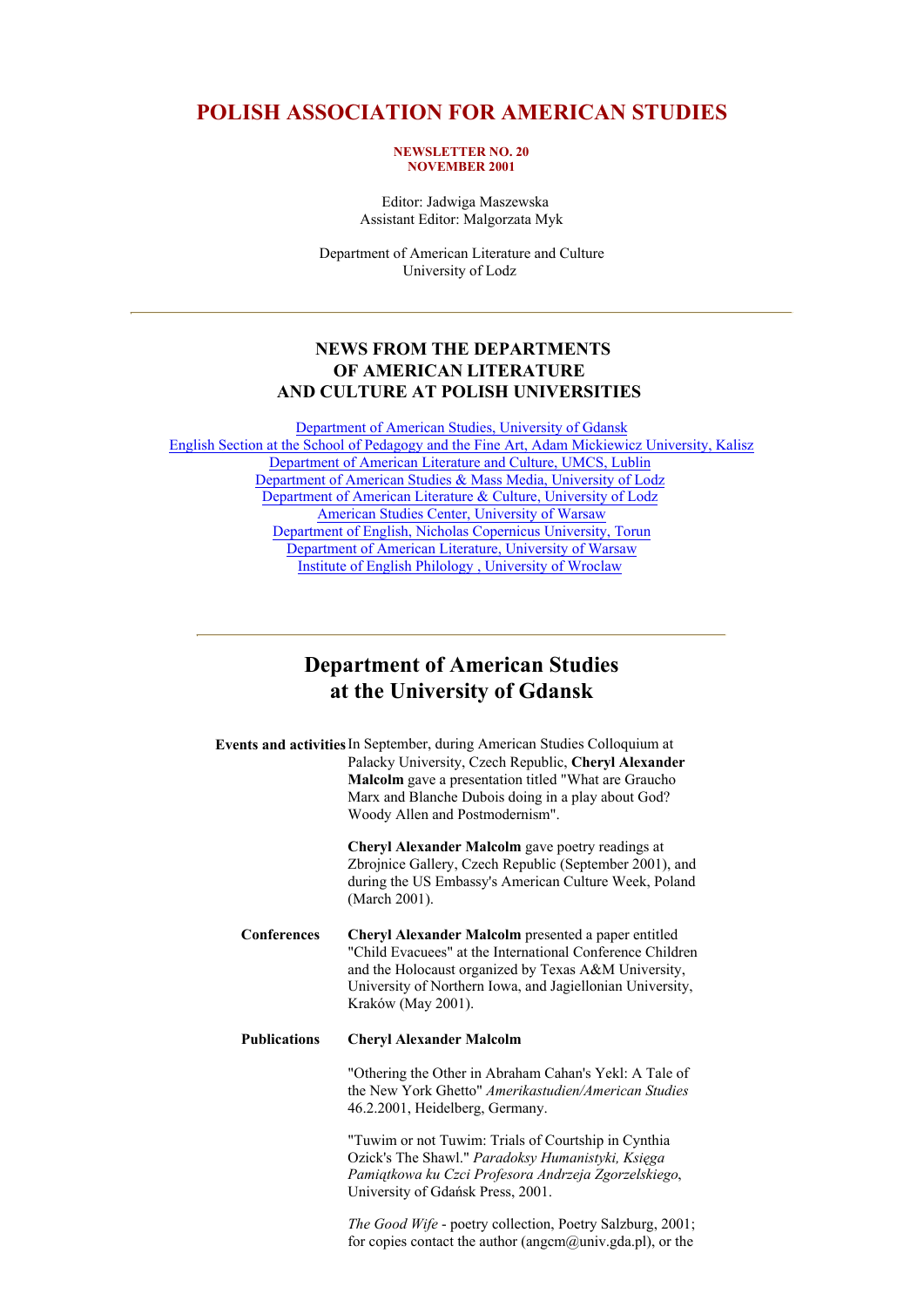# **The English Section at the School of Pedagogy and the Fine Arts, Adam Mickiewicz University, Kalisz**

**Conferences** Magdalena Zapędowska took part in the 4th Emily Dickinson International Society Conference "'Zero at the Bone': New Climates for Dickinson Study" held in Trondheim, Norway, on August 3-5, 2001. She presented a paper titled "The Event of Interiority: Dickinson and Emmanuel Levinas' Phenomenology of the Home." Her participation in the event was possible thanks to a conference grant from the Foundation for Polish Science.

# **Department of American Literature and Culture UMCS Lublin**

### **"What Is An American?" Puławy, 19-23 September 2001**

"What Is An American?" was the fourth in the series of workshop-conferences for young scholars from former Eastern Block countries. As usual organized by the Department of American Literature and Culture at Maria Curie-Skłodowska University and supported by the American Embassy, the event took place in Puławy. This year, the faculty included Prof. Josef Jarab, the president of the European Association for American Studies, Prof. Rob Kroes (University of Amsterdam) and Dr. Suzanne Rohr (J.F. Kennedy Institute, Berlin). Other guest lecturers included Joanna Durczak, Jerzy Kutnik and Paweł Frelik (Maria Curie-Skłodowska University). The conference participants represented universities and colleges from Belarus, Bulgaria, Czech Republic, Estonia, Hungary, Moldova, Russia, Slovakia, Ukraine, and Poland. Also, Georgia and Romania were represented for the first time. Tania Chomiak-Salvi, the Cultural Attaché of the U.S. Embassy in Warsaw, officially opened the conference. Apart from lectures and panel discussions, the participants could relax during an afternoon trip to the nearby Kazimierz Dolny and a bonfire party in the woods near Puławy.

**Events and activitiesRobert Coover**, one of the most famous living American authors, visited Lublin in May 2001. During his short visit the writer met with the students and faculty of the Institute of English at Maria Curie-Skłodowska University.

> In May, **Joanna Durczak** together with Christa Buschendorf (Professor at Goethe University, Frankfurt) organized in Lublin the second student seminar titled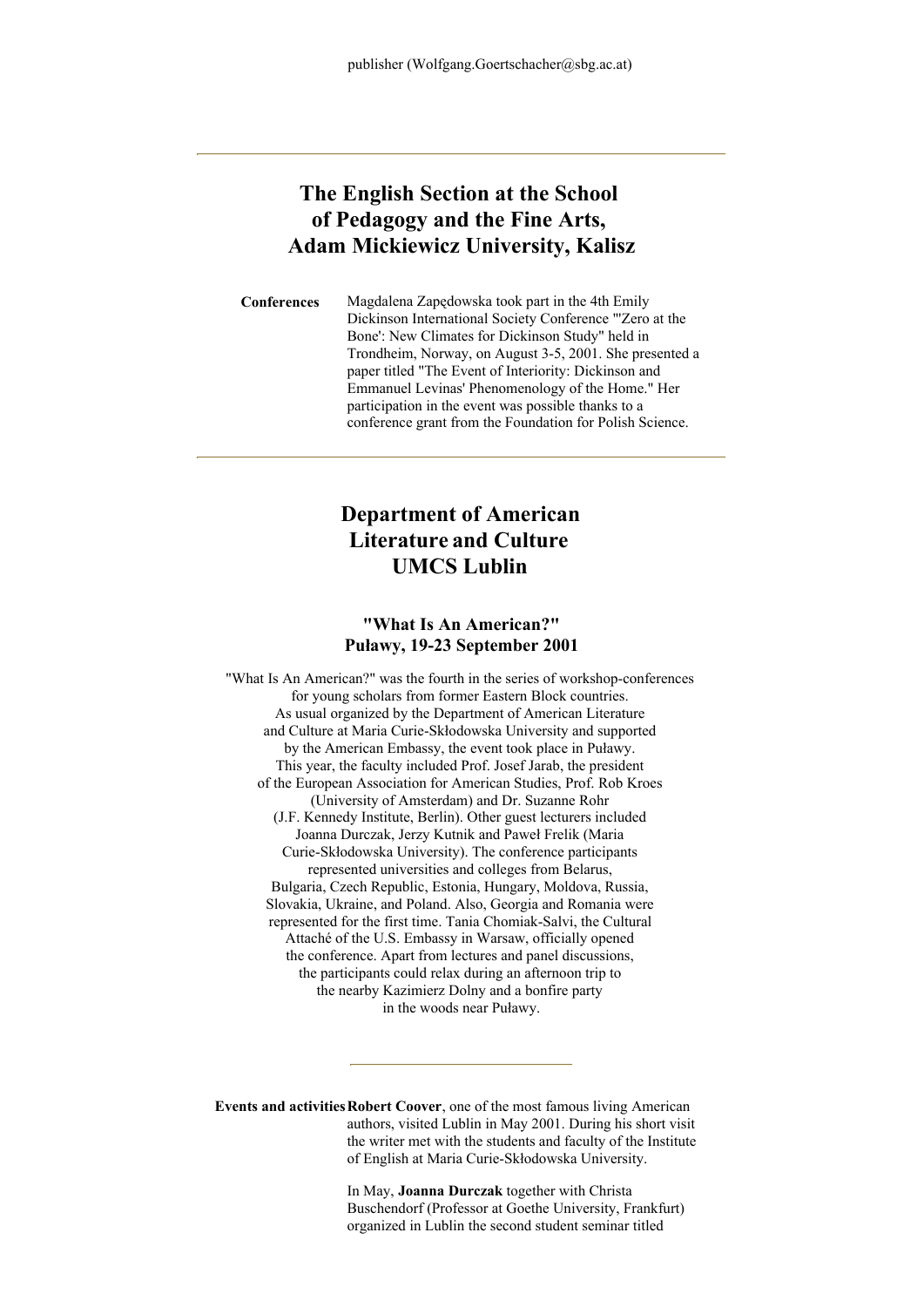"Walking in the City." The seminar was a follow-up to the analogous meeting in Frankfurt last February titled "Walking in the Wilderness." Twenty students from both countries attended the May seminar.

**Jerzy Durczak** delivered a paper "English and American Studies at the Crossroads" at the annual conference of International Association of University Professors of English in Bamberg.

**Małgorzata Rutkowska** participated in the Fulbright American Studies Institute "Reading America - United States through Literature" organized at New School University in New York in June and July.

In October, **Paweł Frelik** was a fellow at the Salzburg Seminar in Salzburg, Austria. The American Studies Session 28, which he attended, was entitled "Technology in the Integrated Classroom", and revolved around the use of new technologies in instruction and curriculum design.

In October, **Paweł Frelik** presented a paper at the international science fiction conference entitled "Biotechnological and Medical Themes in Science Fiction" organized by Aristotle University, Thessaloniki, Greece.

#### **Publications Jerzy Durczak**

Rev. ed. Kevin Mulroy *Western Amerykanski. Polish Poster Art & the Western*. *American Studies* (USA), vol. 42. No.1 (Spring 2001), 200-201.

Rev. eds. Dorothea Fischer-Hornung, Heike Raphael-Hernandez, *Holding Their Own: Perspectives on the Multi-Ethnic Literatures of the United States*. *Amerikastudien/American Studies*. 2 (2001), 310-312.

#### **Paweł Frelik**

"Science Fiction in the 80s and 90s," *In Search of New Definitions and Designs. American Literature in the 1980-1990's*, Juri Stulov, ed., Minsk: EHU Press, 2001.

"From Jungle to Hive: American Metropolis in Postmodern Science Fiction," *The American Metropolis. Image and Inspiration*, Hans Krabbendam, Marja Roholl, Tity de Vries, eds., Amsterdam: VU University Press, 2001.

# **Department of American Studies and Mass Media (AMS) University of Lódz**

**Fellowships** In May 2001, **Tomasz Płudowski** was awarded a Postdoctoral Fellowship from the Institute of Central and East European Studies, University of Glasgow, U.K. The purpose of the fellowship was to cooperate with Glasgow University faculty on projects related to Polish elections in the media. He spent the week of July 17-24 at the University of Glasgow, working on a project on this year's parliamentary campaign media representation.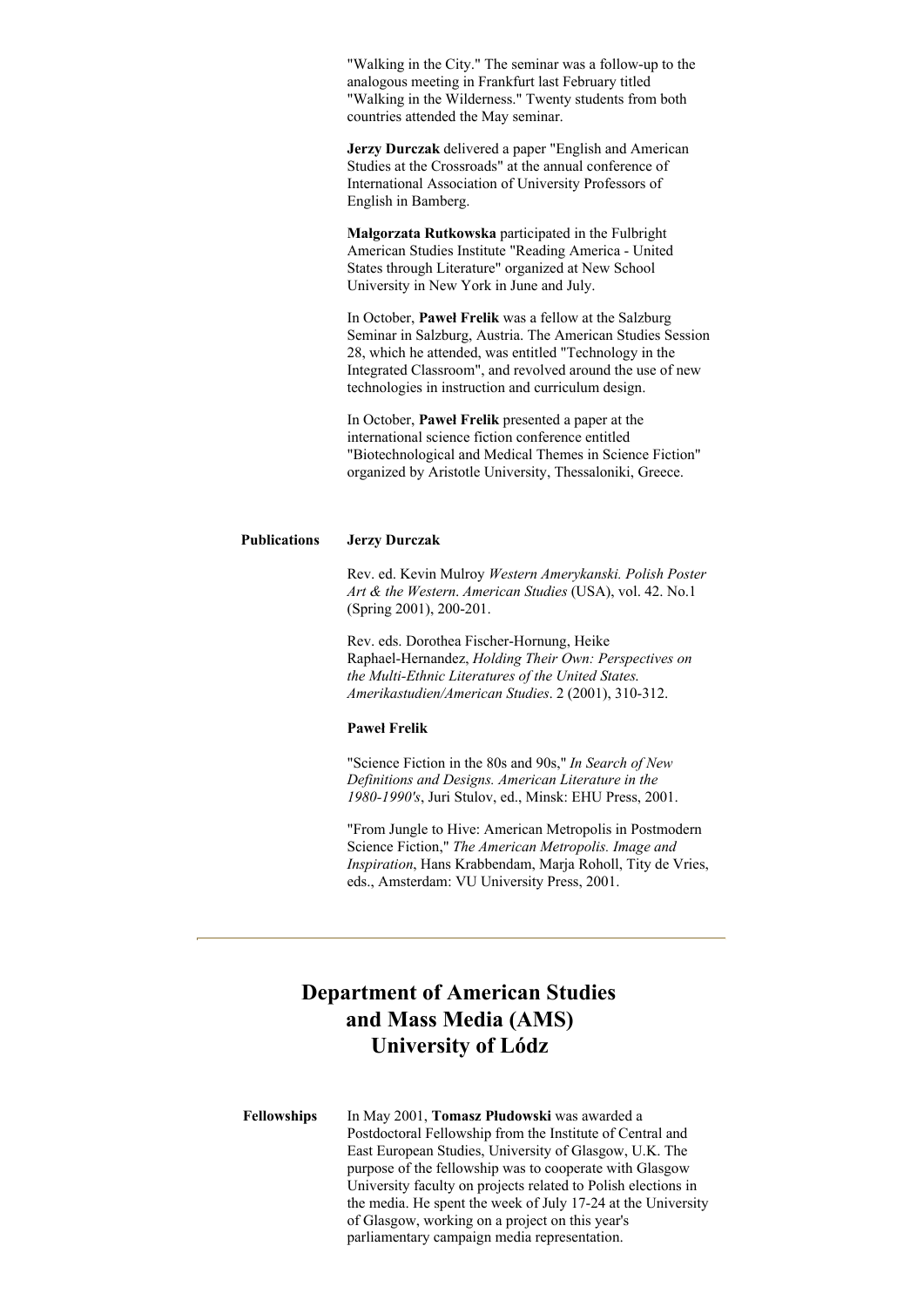**Visiting Professors Robin Larsen** from California State University at San Bernardino spent the spring semester at ASM as a Fulbright scholar. She is a professor in communication studies and specializes in journalism and film. She taught courses in "The Literature and Documentary of American Journalism, Race, Class, Gender in US Media", and "American Film History".

> **Mary Jirgensons**, (Brown University) continued her stay at ASM, teaching an MA seminar: "US History and Politics", and a course "United States History".

> **Barry Sullivan** from the School of Law, Washington and Lee University, Lexington, Virginia, visited ASM on April 5, 2001. He gave a lecture "Regulation and Current State of Legal Profession in the United States."

**Guest lecturers Tania Chomiak-Salvi**, Cultural Attaché of the American Embassy in Warsaw visited ASM on April 19, 2001, and gave a lecture "Diversity in America."

**Events and activitiesTomasz Płudowski** gave a lecture on "Political Advertising-How to Win an Election?" at the First Festival of Polish Arts and Sciences, University of Łódź, in May 2001.

> **Tomasz Płudowski** participated in the 2nd Conference of Public Broadcasters "Public Broadcasting and Education," Collegium Novum, Jagiellonian University, Kraków, in May 2001.

**Joanna Rydzewska** gave a presentation "The Representation of Professional Women in Polish and American Films of 1980s and 1990s: A Comparative Study" at the conference "New European Approaches to American Studies?", Center For North American Research, J.W. Goethe University, Frankfurt am Main, Germany in May 2001.

**Joanna Rydzewska** participated in a conference "Problematyka 'Gender' we Współczesnej Humanistyce", Jagiellonian University, Kraków, May 2001.

**Elżbieta H. Oleksy** participated in a working meeting on Gender Research and Research Financing in Europe, Linköping University, Sweden, on June 15-17, 2001.

**Elżbieta H. Oleksy** and **Wiesław Oleksy** visited the University of Granada and the University of Vic, Barcelona, Spain, and Gave lectures on "American Feminist Thought" (E. H. Oleksy) and "US Society and Technology" (W. Oleksy) in June 2001.

**Agnieszka Borkowska** spent 6 weeks as a participant of the 2001 Fulbright American Studies Institute organized by Louisiana State University, Baton Rouge. The title of the Institute was "American Regional Diversity: The South, the Southwest, and New England."

**Wiesław Oleksy** presented a paper "Regional Media in Central Europe: Poland, Hungary and the Czech Republic" at an International Conference on "Journalism and Regional Media in Europe," organized by the department of Communication and Mass Media, University of Athens,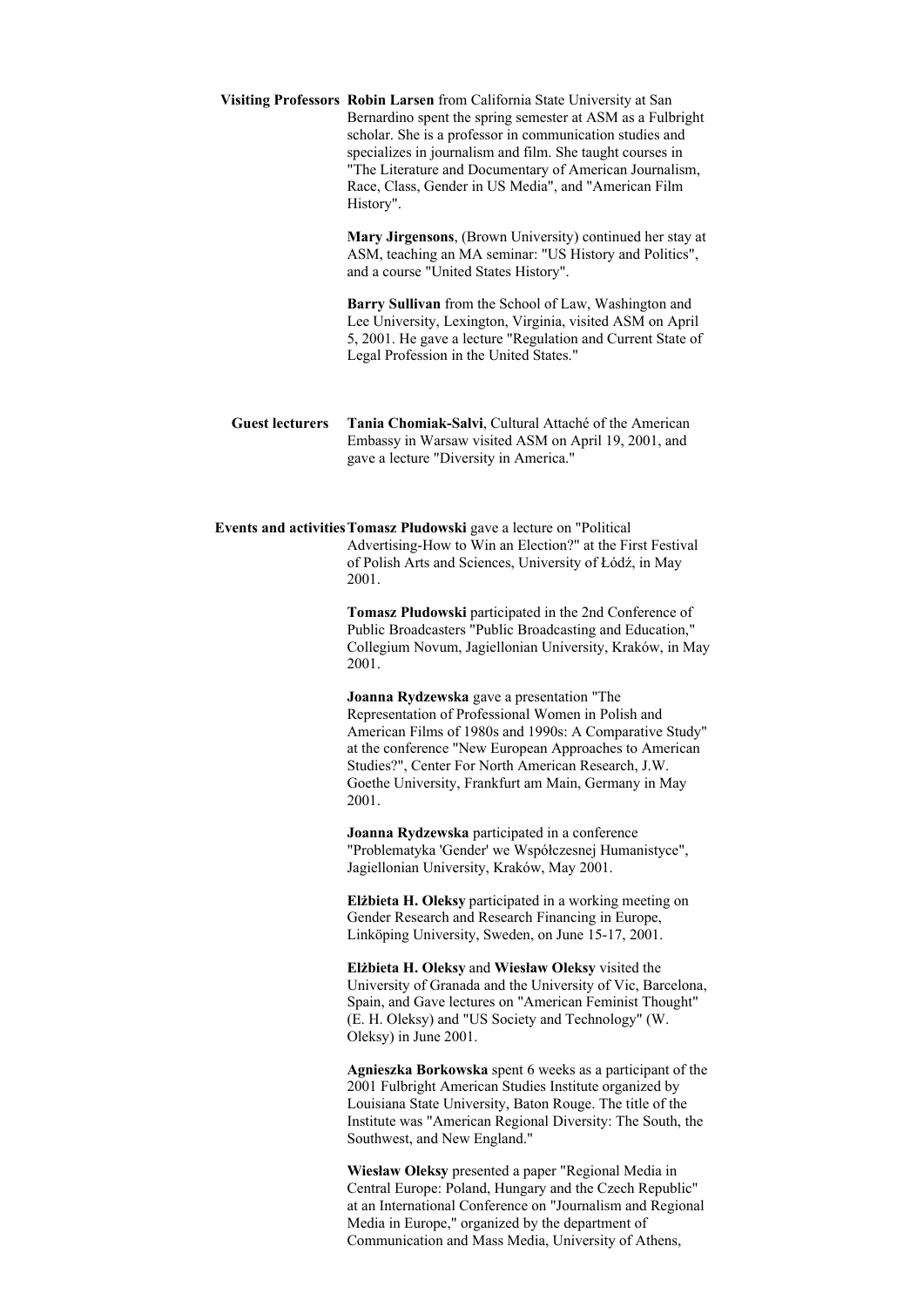September 14-16, 2001.

**Ewa Brzezińska** and **Beata Duchnowicz** visited University of Barcelona, Spain, on Septemebr 20-22, 2001, to participate in a session on the quality of education evaluation board within TEMPUS JEP Unique and Squads programs.

**Ewa Brzezińska** participated in the Closing Event Seminar, "SQUADS" - Tempus Phare UM\_Jep-14324-1999, System of Quality of Administrative Services, on September 28-30, 2001 in Cieszyn.

**Special programs** Eighteen students received their MA degrees in International Relations-American Studies and Mass Media Specialization within the MA Special Program in American Studies and Mass Media directed by Wiesław Oleksy. Eighty-six students continued the second semester of the Program.

> Directed by Tomasz Płudowski, the Postgraduate Program in Journalism and Human Communication continued its second semester of activities. The students of various backgrounds were taking classes offered by UŁ professors, media practitioners and KRRiTV (Polish media regulatory body) representatives. The program's collaborators include *Gazeta Wyborcza*, *Dziennik Lodzki*, *Wiadomosci Dnia*, Radio Lodz, and TVP.

#### **Publications Agnieszka Borkowska**

"Nowa Kobieta: Rozważania o Kobietach w Nie-kobiecych (?) Rolach." in Elżbieta H. Oleksy and Elżbieta Ostrowska, eds., *Gender-Film-Media*, Kraków: Rabid, 2001, pp. 233-241.

#### **Elżbieta Durys**

"Małżeństwo jako Instytucja Totalna? Zawieście Czerwone Latarnie Zhanga Ymou" in: Elżbieta H. Oleksy and Elżbieta Ostrowska, eds., *Gender-Film-Media*, Krakow: Rabid, 2001, pp. 93-100.

#### **Elżbieta H. Oleksy, Elżbieta Ostrowska**,

"Introduction" in Elżbieta H. Oleksy and Elżbieta Ostrowska, eds., *Gender-Film-Media*, Krakow: Rabid, 2001, pp. 7-11.

#### **Elżbieta H. Oleksy**

"Wróbelek ze Złamanym Skrzydełkiem [...] i Kieliszek Czystej. Konstrukcje Kobiecości w Polskiej Powojennej Kulturze Wizualnej" in Elżbieta H. Oleksy and Elżbieta Ostrowska, eds., *Gender-Film-Media*, Krakow: Rabid, 2001, pp.177-188.

#### **Wiesław Oleksy and Elżbieta Karwacka**

"English Academic Corresspondence", ZAMM Press, Uniwersytet Łódzki: Łódź, 2001.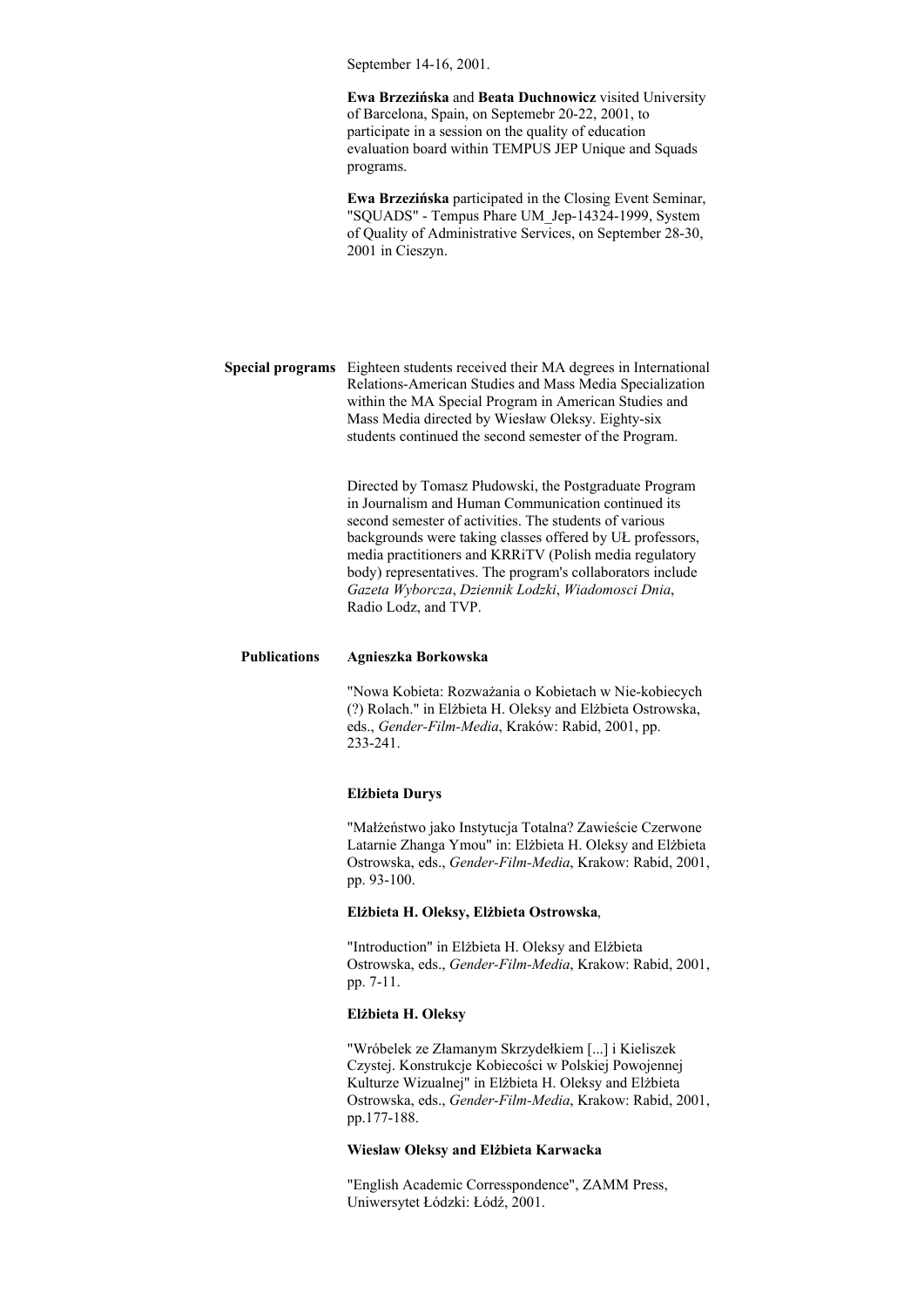#### **Jarosław Wojcieszek**

"Kobieta jako Obcy: Wizerunki Kobiet we Współczesnym Filmie Science Fiction" in: Elżbieta H. Oleksy and Elżbieta Ostrowska, eds., *Gender-Film-Media*, Krakow: Rabid, 2001, pp. 47-52.

#### **Call for submissions**

Polish Americanists are invited to submit books, monographs, edited collections, and articles to be considered for review in the "Central European Contribution" of American Literary Scholarship. An Annual 2001, Durham and London: Duke University Press.

Deadline for submission of materials: May 30, 2002.

Please send your materials to:

Prof. dr hab. Elżbieta H. Oleksy Department of American Studies and Mass Media University of Łódź Narutowicza 54/11 90-136 Łódź Poland

# **Department of American Literature and Culture, University of Lodz**

The volume of the 1999 PAAS Conference proceedings, *Apocalypse Now: Prophecy and Fulfillment*, edited by Agnieszka Salska and Zbigniew Maszewski, is scheduled to appear in December 2001.

It will be on sale at Wydawnictwo Uniwersytetu Łódzkiego, Łódź, ul. Jaracza 34, fax: 048-42-633-16-71, e-mail: WDWUL@krysia.uni.lodz.pl

#### **Grants Jadwiga Maszewska** and **Zbigniew Maszewski** spent the month of September on a research grant at the J.F. Kennedy Institute for North American Studies in Berlin.

**Kacper Bartczak** completed a one-year Fulbright research in contemporary American poetry, literary theory, and philosophy at Stanford University. He studied under Richard Rorty (Stanford University, Comparative Literature), and consulted other critics and scholars, among others Marjorie Perloff, and Albert Gelpi. He was also working on his dissertation on John Ashbery.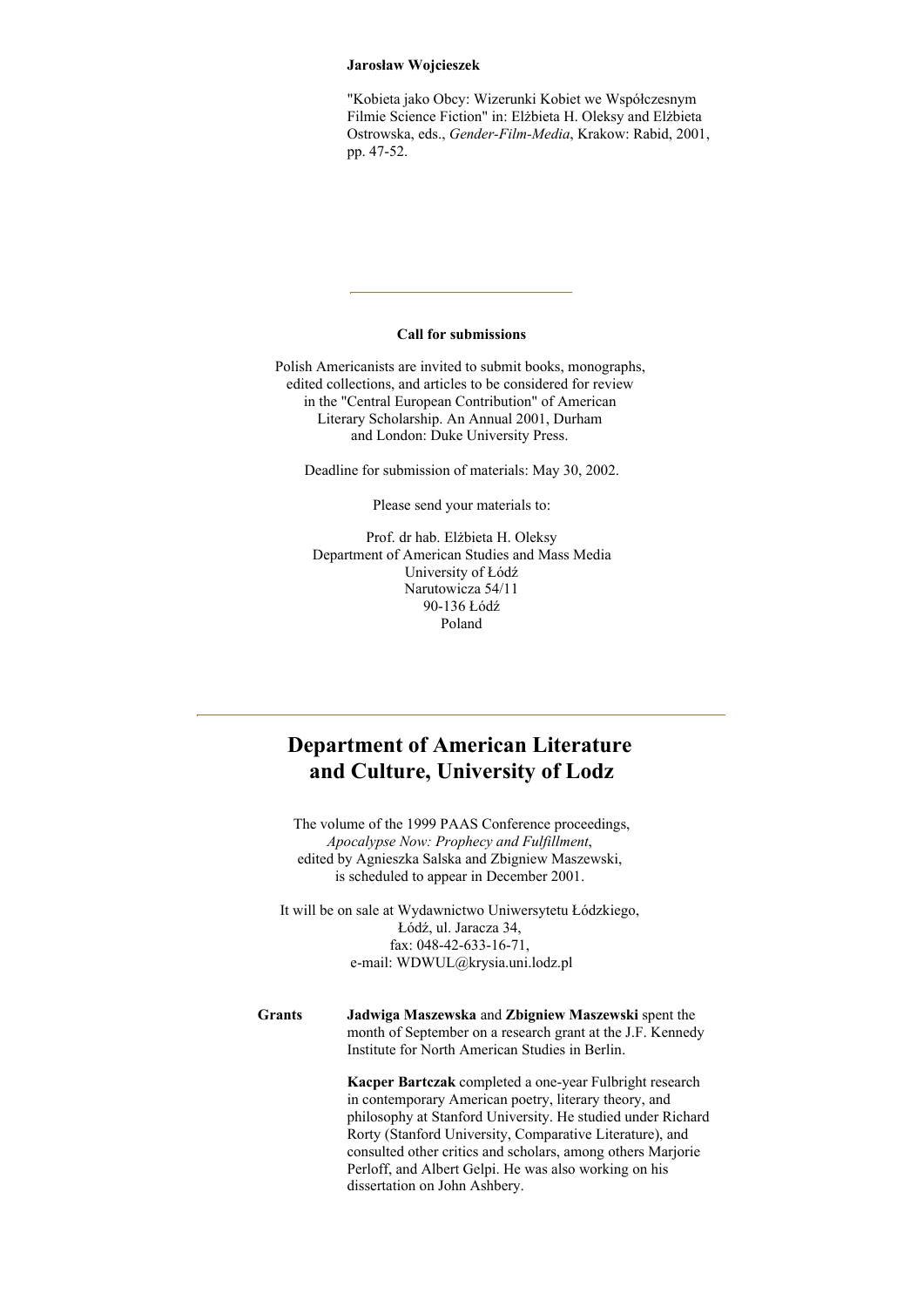| <b>Conferences</b>  | Grażyna Zygadło took part in the Tenth PASE Conference<br>in Kraków, 25th-27th April, where she presented a paper<br>titled "Women Who Dared to Dream-Erica Jong's Female<br>Representations."                                                                                |
|---------------------|-------------------------------------------------------------------------------------------------------------------------------------------------------------------------------------------------------------------------------------------------------------------------------|
| <b>Activities</b>   | In July and August 2001, Grzegorz Kość participated in the<br>25th session of the School of Criticism and Theory at<br>Cornell University, Ithaca NY.                                                                                                                         |
|                     | On September 19-23, Grażyna Zygadło participated in a<br>workshop "What is an American?" organized by the<br>American Embassy and the Department of American<br>Literature and Culture, UMCS, Lublin.                                                                         |
|                     | The next annual conference for junior Americanists from<br>Poland and other Central and Eastern European countries,<br>traditionally held in Puławy, will take place in Łódź,<br>September 16-19, 2002. The topic of the conference will be<br>"Contemporary American South." |
| <b>Publications</b> | <b>Zbigniew Maszewski's article "The Motif of the Book in</b><br>the Writings of Bruno Schulz and Herman Melville" has just<br>come out in a volume entitled Melville Among Nations,<br>edited by Sanford E. Marovitz, published by Kent State<br>University Press.           |

# **American Studies Center Warsaw University**

| <b>Guest lecturers</b> | Ronald G. Sheiko from the American University,<br>Washington, D. C., was Distinguished Fulbright Lecturer in<br>American Politics at the ASC for the 2000-2001 academic<br>year.                                                                                                                                                                      |
|------------------------|-------------------------------------------------------------------------------------------------------------------------------------------------------------------------------------------------------------------------------------------------------------------------------------------------------------------------------------------------------|
|                        | This year, Professor Ewa Hauser from the University of<br>Rochester is the Distinguished Fulbright Lecturer in<br>American Politics.                                                                                                                                                                                                                  |
|                        | In October, Prof. Mary Segers from Rutgers University at<br>Newark was the first scholar to visit Poland - or anywhere in<br>the world - under the new Fulbright Senior Specialist<br>Program. Prof. Segers gave a series of lectures at the ASC<br>on the Florida election and the recent attacks on the WTC in<br>New York.                         |
|                        | In the course of the year, the ACS continued to host its<br>Distinguished Speakers series: Christopher Hill, U.S.<br>Ambassador to Poland, Bruce P. Jackson, Vice-Chairman,<br>Strategy and Planning, Lockheed Martin Corporation,<br>Howard J. Wiadra, Center for Strategic and International<br>Studies, and Robert Coover, who read from his work. |
| <b>Grants</b>          | Bohdan Szklarski is directing a reseach grant from the<br>KBN on the topic "Symboliczne Aspekty Prezydenckiego<br>Przywództwa w Demokracji Amerykańskiej."                                                                                                                                                                                            |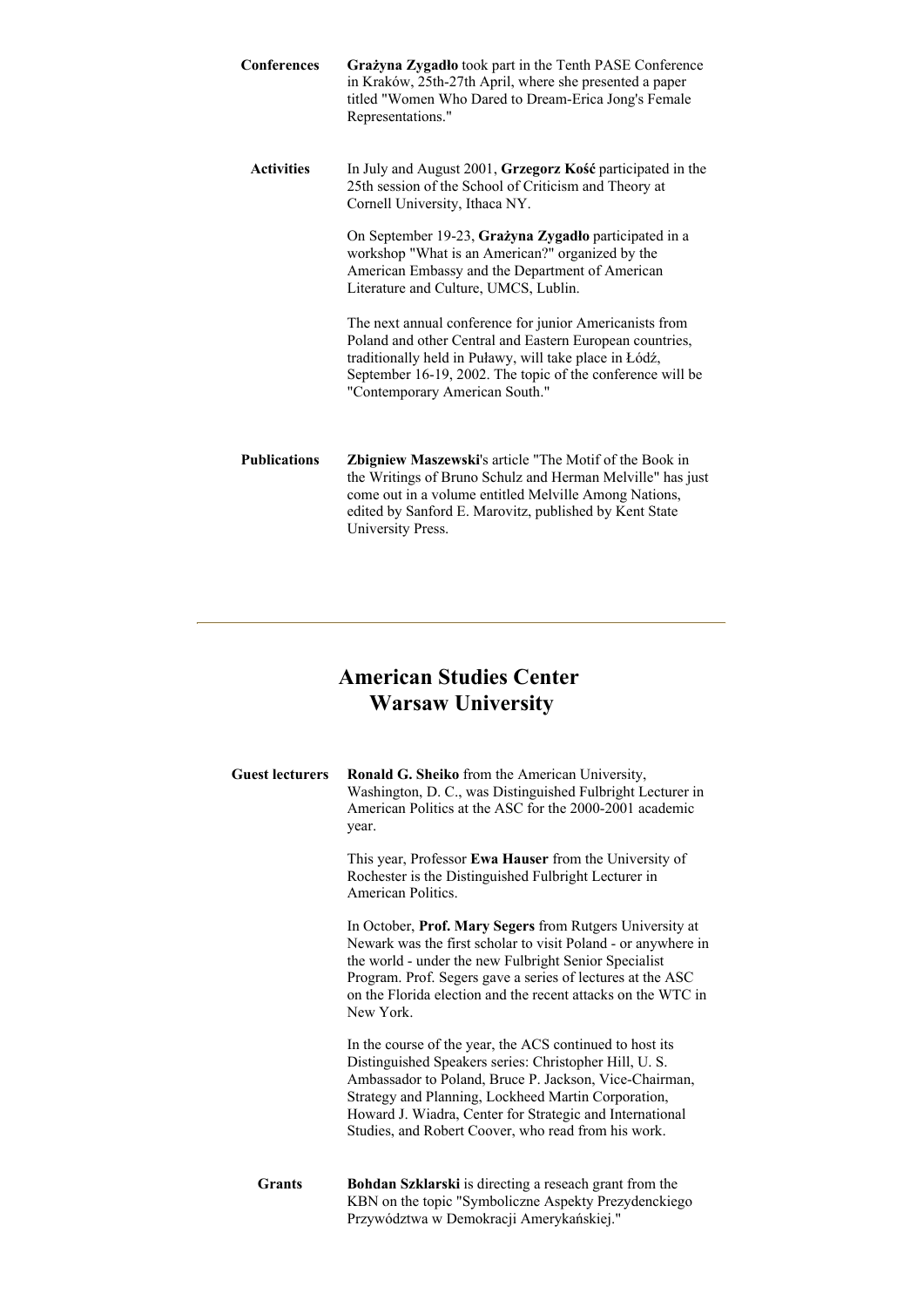|                     | Krystyna Mazur had a research fellowship from the J.F.<br>Kennedy Institute Library in Berlin for a part of the summer.<br>She also visited the Central European University at<br>Budapest, where she co-ordinated the course development<br>grant and worked at the library.                                                                                                                                                                                               |
|---------------------|-----------------------------------------------------------------------------------------------------------------------------------------------------------------------------------------------------------------------------------------------------------------------------------------------------------------------------------------------------------------------------------------------------------------------------------------------------------------------------|
|                     | Tomasz Basiuk received grants from the School of<br>Criticism and Theory (at Cornell University) and the ASC to<br>participate in the SCT summer session. He also published a<br>short work of non-fiction titled "Pamiętnik odmieńca" in Bez<br>dogmatu No. 49 (Summer 2001).                                                                                                                                                                                              |
| Faculty             | Two ASC faculty members left the Center: Jerzy<br>Gąssowski, who has retired, and Halina Parafianowicz.<br>Bogusław W. Winid is on a leave of absence to serve as<br>Deputy Chief of Mission at the Polish Embassy in<br>Washington, D. C.                                                                                                                                                                                                                                  |
|                     | At the same time, several new faculty members joined the<br>ASC: Ewa Grzeszczyk, whose dissertation Amerykańskie<br>Modele Sukcesu w Polsce Lat Dziewięćdziesiątych is<br>forthcoming from IFiS PAN, Irena Rychłowska and Anna<br>Sosnowska, recent graduates of the Graduate School for<br>Social Research (SNS<br>PAN), and Tomasz Basiuk, who returned to the ASC from                                                                                                   |
|                     | the Institute of English Studies at Warsaw University.                                                                                                                                                                                                                                                                                                                                                                                                                      |
| <b>Publications</b> | Anna Sosnowska published a review essay of Jadwiga<br>Staniszkis' Post-Communism. Emerging Enigma in Polish<br>Sociological Review No. 3 (2001). The essay is titled<br>"Historical Sociology and the Post-Communist<br>Transformation."                                                                                                                                                                                                                                    |
|                     | Grzegorz Kostrzewa-Zorbas published Germany and<br>Korea: Comparative Study on the International Impact of<br>Post-Cold War Reunification (Tokyo: Japan Institute of<br>International Affairs, 2001) and "Niepokojąca<br>Współczesność - u Progu Wojny Hegemonicznej?" in<br>Kultura i Społeczeństwo vol. XLIV no. 3 (July-September<br>2000).                                                                                                                              |
|                     | Grzegorz Szulczewski published "Dialog i konsensus" in<br>Master of Business Administration No. 4 (2000; Warszawa:<br>WSPiZ), "Etyka Biznesu, Problemy Nauczania" in Etyka<br>Biznesu jako Przedmiot Nauczania (Warszawa: WSPiZ,<br>2001), pp. 215-235, "Racjonalizm, Prakseologia a Etyka" in<br>Prakseologia no.141 (2001, Warszawa), pp.319-330, and<br>"Etyka Życia Gospodarczego" in Wiedza o Społeczeństwie,<br>R.Sobiecki, ed. (Kraków: Rubikon, 2001), pp. 173-185. |
|                     | Bogdan Szklarski published "Democratic Fundamentalism<br>- The Discursive Culture of Right-Wing Extremists" in<br>Cornelis Van Minnen, Sylvia Hilton, eds., Federalism,<br>Citizenship, and Collective Identities in U.S. History<br>(Amsterdam: VU                                                                                                                                                                                                                         |
|                     | University Press, 2000, pp.229-244), and "Culturological<br>Explanation of Right-Wing Extremism in USA" in Teresa<br>Pyzik, ed., New Shape of Ethics? Reflections on Ethical<br>Values in Post(?)Modern American Cultures and Societies<br>(Katowice: Wydawnictwo Uniwersytetu Śląskiego, 2000;<br>pp.43-50).                                                                                                                                                               |
|                     | Agnieszka Graff's collection of essays on gender in Polish<br>public discourse and on various debates in American<br>feminism Świat bez Kobiet. Płeć w Polskim Życiu                                                                                                                                                                                                                                                                                                        |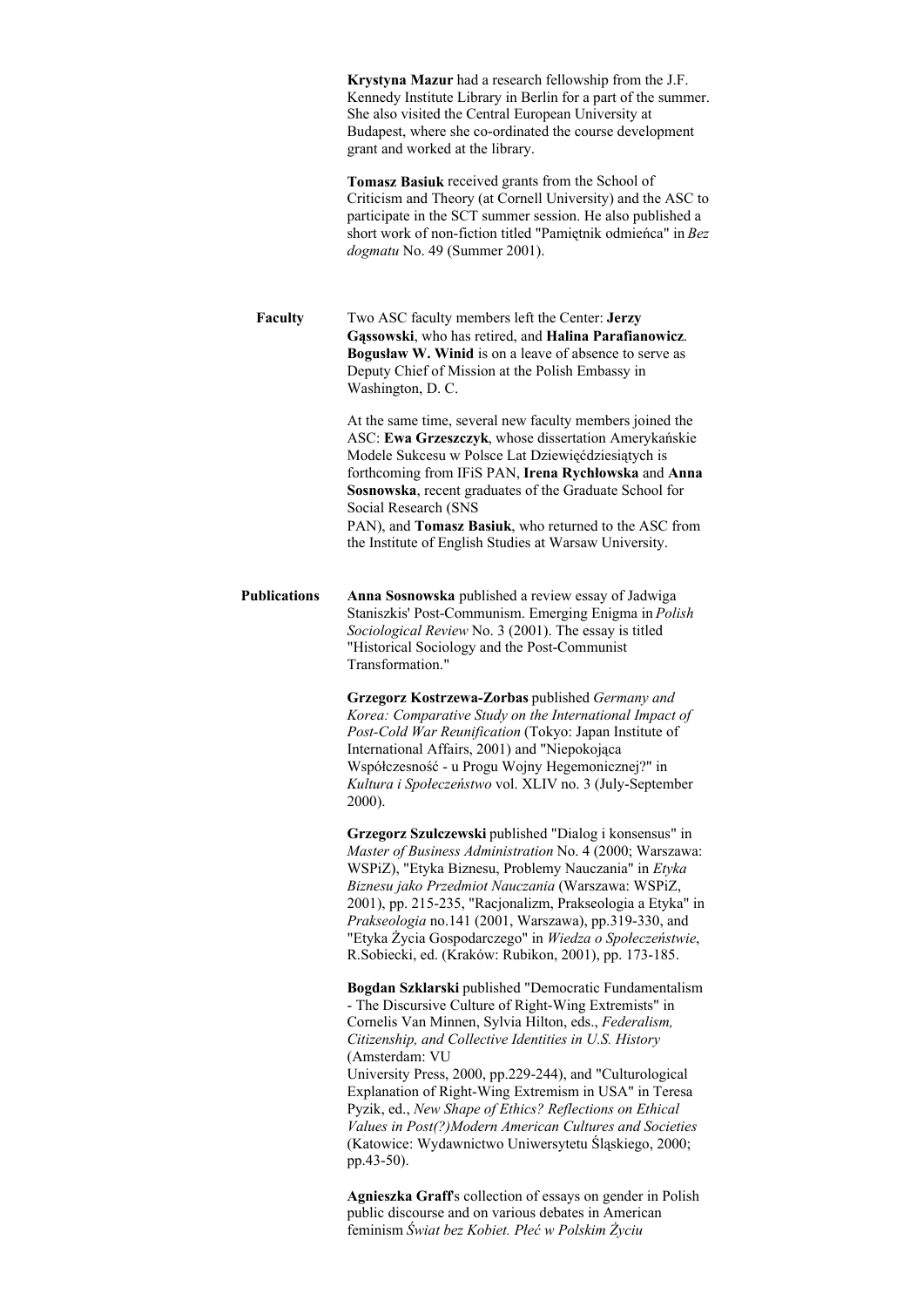*Publicznym* (Warszawa: W.A.B., 2001) has just been published. Her "Poetyka Polskiego Patriarchatu" appeared in G. Borkowska, L. Sikorska, eds., *Krytyka Feministyczna. Siostra Teorii i Historii Literatury* (Warszawa: Wydawnictwo IBL, 2000), and her "Rzecz o Nudzie i Zapominaniu," a review essay of Sławomira Walczewska's *Damy, Rycerze i Feministki*, appeared in *Ośka*, 2(11) 2000. She is currently engaged in a parallel teaching project with Prof. Heinz Ickstadt of the Kennedy Institute, Berlin. The course on Henry James and Vladimir Nabokov will end with an international student conference in Berlin.

**Krystyna Mazur** and **Tomasz Basiuk** reported jointly on the Queer Literature course they team-taught at the ASC at a conference on gender and queer studies (Karpacz, June 2001); they will now work together with Kazimiera Szczuka (IBL PAN) to develop a comparative course on "queer" in American and Polish literature, to be offered at the ASC next spring. The team was awarded a grant from the Central European University to support this project.

# **Department of English Nicolaus Copernicus University, Torun**

| <b>Grants</b>      | Jakub Wójcik received a \$5000 grant from the American<br>Embassy for the project "Authorship and Authority."                                                                                                                                                                                                                                                                                             |
|--------------------|-----------------------------------------------------------------------------------------------------------------------------------------------------------------------------------------------------------------------------------------------------------------------------------------------------------------------------------------------------------------------------------------------------------|
| <b>Conferences</b> | Mirosława Ziaja-Buchholtz participated in the<br>international conference "Exploring Canadian Identities,<br>held in Toruń on April 20-22, 2001, and presented a paper<br>titled "Native Boy's Bluest Eye: Drew Hayden Taylor and<br>Jordan Wheeler Between Politics and Myth."                                                                                                                           |
|                    | Mirosława Ziaja-Buchholtz took part in the 10th PASE<br>Conference, held in Kraków on April 25-27, 2001, and<br>presented a paper titled "Magic Empowerment / Magic<br>Enslavement: Charles W. Chesnutt's 'The Gophered<br>Grapevine.""                                                                                                                                                                   |
|                    | Jakub Wójcik participated in the 1st International Canadian<br>Studies Conference in Toruń, 2001, where he presented a<br>paper "'Who am I? Where am I going to?'-Searching for<br>Identity in Selected American and Canadian Literature."                                                                                                                                                                |
| <b>Seminars</b>    | Mirosława Ziaja-Buchholtz was invited to participate in<br>the Canadian Studies Seminar held in Marburg, Germany on<br>June 12-14, 2001, where she presented a paper titled<br>"Singing Snakes and Artistic Hens: Ethnic Diversity in<br>Canadian Children's Books of the 1980s and 90s."                                                                                                                 |
|                    | Mirosława Ziaja-Buchholtz started teaching a new seminar<br>titled "American Short Stories / American Fairy Tales." Its<br>aim is to explore generic and socio-cultural aspects of short<br>fiction in the United States from the late nineteenth to the<br>late twentieth century. Breaking the Disney spell, the<br>seminar seeks to recover the neglected tradition of American<br>fairy-tale writing. |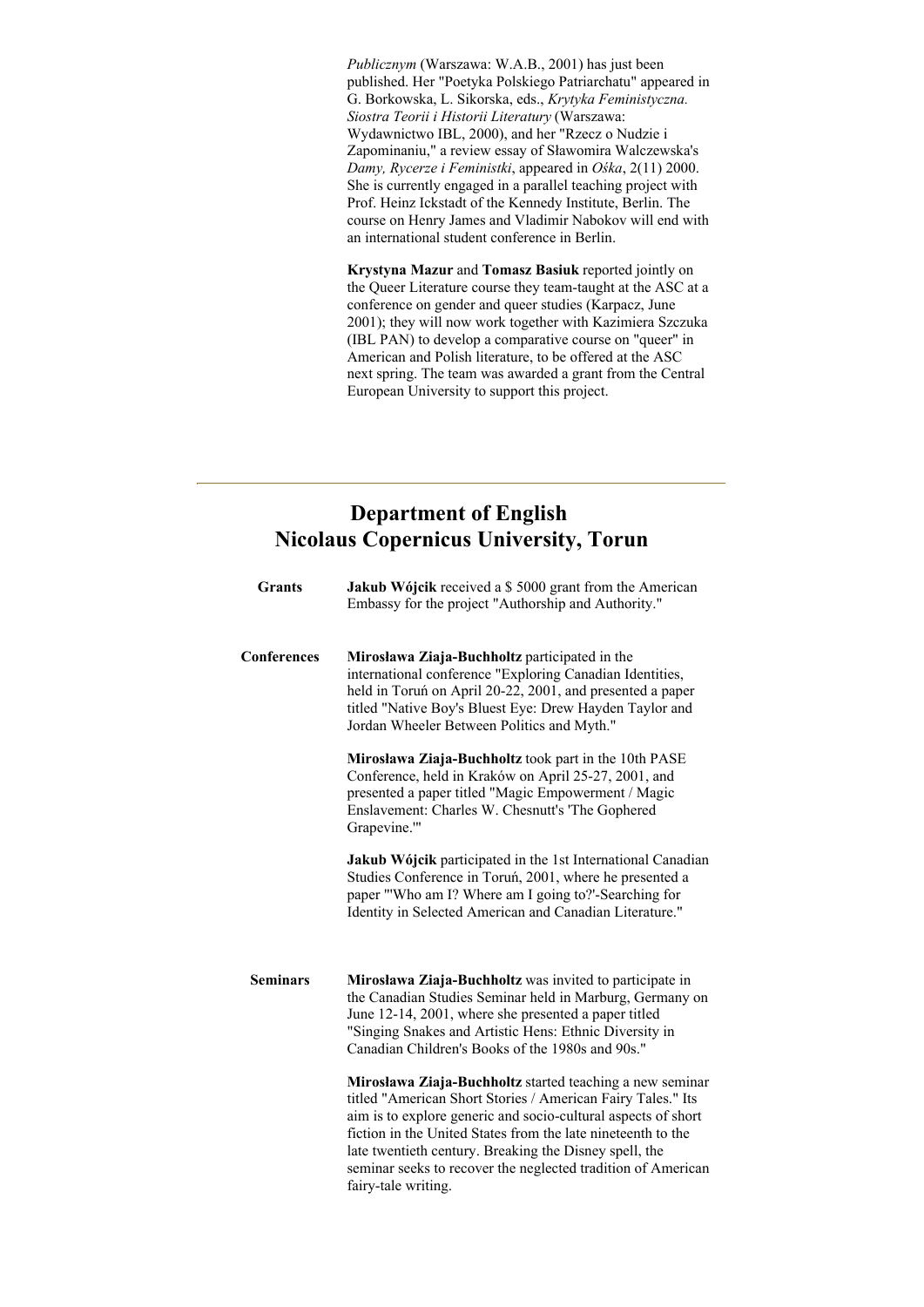## **American Literature Department University of Warsaw**

**Events and activities**In the current academic year, we are hosting a distinguished Fulbright Professor from the Loyola Marymount University in Los Angeles, **Holli Levitsky**. As a doctoral graduate from the University of California at Irvine, she specializes in literary theory, but also in the literature of the South and in writing on the Holocaust. She offers six courses related to these subjects to our undergraduate and graduate students.

> This semester, the Fulbright Professor of American literature at the Maria Sklodowska-Curie University in Lublin (and a former Fulbright Professor in Warsaw) **Larry Hussman**, is teaching two courses in our Section: on writers and the cinema, and on American naturalism.

In March 2002, **Agata Preis-Smith** will be responsible for the workshop on "Rhetorical Construction of Subjectivity" at the bi-annual conference of the European Association for American Studies to be held in Bordeaux, France. She and one of our graduate students, Julia Fiedorczuk-Glinecka, will also present papers at the conference.

**Jadwiga Maszewska** from Łódź University teaches a course on ethnic literature, and takes care of an M.A. seminar.

In April, **Nancy Burke** gave a lecture "North American Native Writing as an Expression of Identity" at the World Literature Conference, Moscow Pedagogical University.

In April, **Nancy Burke** presented a paper "Double Vision-Post Colonial Writing in Canada" at the International Conference of Canadianists at Nicholas Copernicus University, Toruń.

In June, **Nancy Burke** presented a paper "Mixing Memory and Desire-the South Asian Canadian Novel" at the symposium on Ethnicity at the University of Marburg, Marburg, Germany.

In October, **Nancy Burke** presented a paper "The Storyteller and the Community" at the Central eastern European Countries Conference, University of Bucharest, Romania.

**Nancy Burke** had several readings of her work in Cracow, at Moscow State University (sponsored by MSU and the Canadian Embassy, and at Marburg University in Germany.

In May, **Marek Paryż** took part in the conference "About Gothics: Cruelty, Horror, Imagination" held in Łódź. He presented a paper in Polish entitled;"Iluzje Dyskursu: Narrator jako 'Psychiatra' w wybranych Utworach N. Hawthorne'a, E. A. Poego i H. Melvilla.

In the Fall 2001 we have been joined by three new graduate students, among them a well-known translator and writer, **Tomasz Mirkowicz**, who will start teaching a course on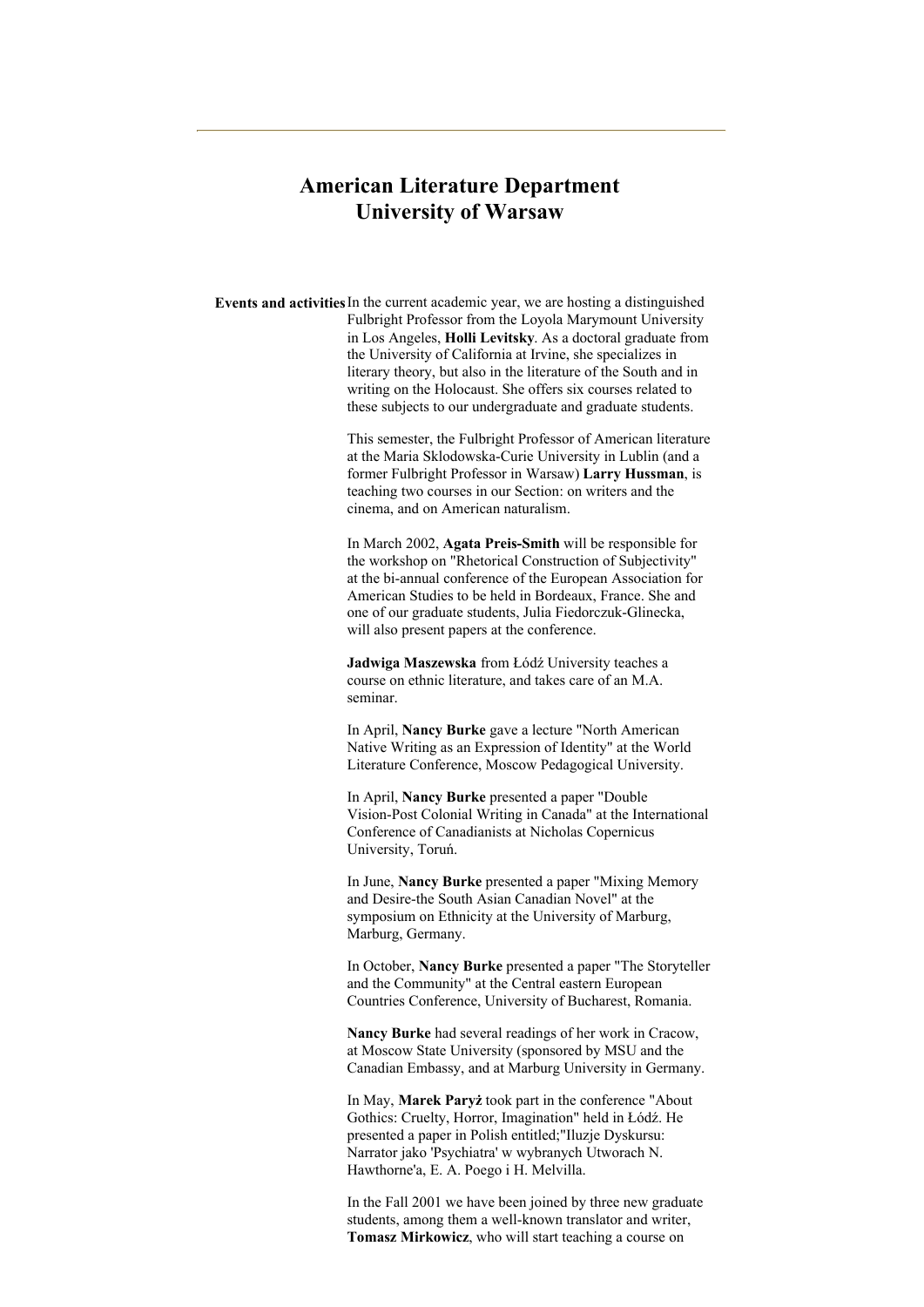| <b>Publications</b> | <b>Marek Paryż</b>                                     |
|---------------------|--------------------------------------------------------|
|                     | "Dwa Razy David Malouf." Literatura na Świecie 12/2000 |
|                     | "Spór Wokół Wyznań Nata Turnera." Akcent 1-2/2001.     |
|                     | "Western Ciagle Żywy." Wiedza i Życie 7/2001.          |
|                     |                                                        |

# **The Institute of English Philology University of Wroclaw**

| <b>Activities</b> | The informal Interdisciplinary Gender Studies Group at the<br>Wrocław English Department begins its third year of<br>operation this fall. During the academic year 2000/2001, the<br>group organized open lectures by 20 guest speakers from<br>Poland, Hungary, and the US, which drew audiences of<br>20-60 students and faculty members. In January 2001, the<br>group was awarded a Ford Foundation grant administered<br>by the Res Publica Foundation. The aim of the Group is to<br>popularize feminist theory, gender studies, and queer theory<br>by making them accessible to the Wrocław academic<br>community, and to legitimate research on gender and<br>sexuality at the University of Wrocław.<br>In February 2001, several members of the Group set up a<br>Gay and Lesbian Study Group Nic Tak Samo, which met<br>regularly throughout the Summer Semester. The statute of<br>Nic Tak Samo is in the process of being registered by the<br>Rector's Office. |
|-------------------|-------------------------------------------------------------------------------------------------------------------------------------------------------------------------------------------------------------------------------------------------------------------------------------------------------------------------------------------------------------------------------------------------------------------------------------------------------------------------------------------------------------------------------------------------------------------------------------------------------------------------------------------------------------------------------------------------------------------------------------------------------------------------------------------------------------------------------------------------------------------------------------------------------------------------------------------------------------------------------|
| <b>Grants</b>     | In the summer of 2001, Dominika Ferens spent one month<br>on a library grant at the J.F. Kennedy Institute for North<br>American Studies, Freie Universität, Berlin.                                                                                                                                                                                                                                                                                                                                                                                                                                                                                                                                                                                                                                                                                                                                                                                                          |
| Conferences       | Elżbieta Klimek-Dominiak participated in a workshop<br>organized by the American Consulate, "What is an<br>American?" Puławy, September 19-23, 2001.                                                                                                                                                                                                                                                                                                                                                                                                                                                                                                                                                                                                                                                                                                                                                                                                                          |
|                   | Piotr Zazula presented the following papers:                                                                                                                                                                                                                                                                                                                                                                                                                                                                                                                                                                                                                                                                                                                                                                                                                                                                                                                                  |
|                   | "Urban(e) Encounters; or, Meeting the Metropolitan Other,"<br>a conference The City in Literature held in Leiden,<br>Netherlands, April 13-14, 2000.                                                                                                                                                                                                                                                                                                                                                                                                                                                                                                                                                                                                                                                                                                                                                                                                                          |
|                   | "Personism and Mysticism in Frank O'Hara's Urban Poems,"<br>Ninth Annual PASE Conference held in Gdańsk, April<br>26-28, 2000.                                                                                                                                                                                                                                                                                                                                                                                                                                                                                                                                                                                                                                                                                                                                                                                                                                                |
|                   | "Między Żargonem a Bełkotem, czyli Utrapienia Tłumacza<br>Filozofii," a conference Tłumaczenie i Problemy Stylu held<br>in Częstochowa, May 12, 2000.                                                                                                                                                                                                                                                                                                                                                                                                                                                                                                                                                                                                                                                                                                                                                                                                                         |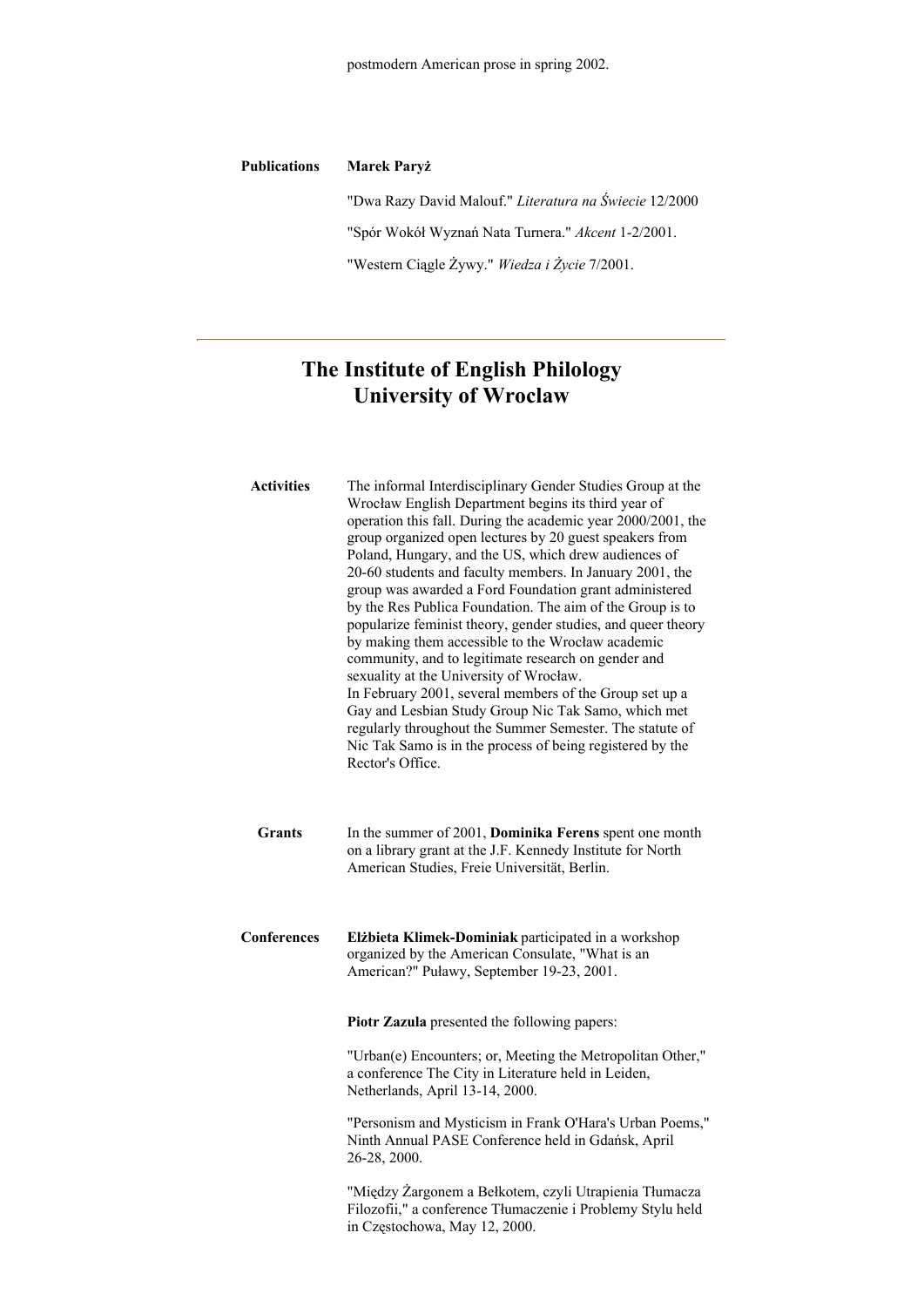"The Feral Other: People and Animals in Modern American Poetry," Tenth Annual PASE Conference held in Kraków, April 25-27, 2001.

"O Tłumaczeniu Wierszy Wielokrotnie Przekładanych," Presented at a conference on Rodzaje tłumaczenia held in Częstochowa, May 11, 2001.

**Dominika Ferens** presented "A Confidence Man in the Orient: Karl May and the German Colonial Enterprise" at a conference on Colonial and Postcolonial Literatures and Questions of Identity held in Leiden, Netherlands, September 2001.

Together with Tomasz Basiuk (American Studies Center) and Tomasz Sikora (University of Silesia), **Dominika Ferens** co-organized the conference Diversity and Identity: The Status of Queer and Gender Studies in Poland and Central/Eastern Europe, Karpacz, June 2001.

In May 2001, she presented "Białe Turystki na Dalekim Wschodzie: Płeć i Rasa w XIX-wiecznej Etnografii" at the Krakow conference on Gender in the Humanities.

**New degrees** On June 21, 2001 **Justyna Kociatkiewicz** successfully defended her Ph.D. dissertation titled "Towards the Antibildungsroman: Saul Bellow's Theory of the Novel," written under the supervision of Andrzej Kopcewicz.

> On October 17, 2001 **Elżbieta Klimek-Dominiak** successfully defend her Ph.D. dissertation "Women's Visions of the American West: Representation of the Frontier Contact Zones in the Pioneer Women's Travel Writing, 1830-1870," written under the supervision of Elzbieta H. Oleksy

### **Publications Elżbieta Klimek-Dominiak**

"F.J. Turner's Frontier Revisited: The Rise of the New History of the West." *Anglica Wratislaviensia* 36 (2000): 35-55.

#### **Piotr Zazula**

.

"From the Law to the Midrash: the Trickster's Progress in Modern Jewish American Fiction." *PASE Papers in Literature and Culture*. Ed. Ewa Kębłowska-Ławniczak. Wrocław: Aksel, 2000.

"Baudelaire's Metropolis - An Organic Machine." *Organs, Organisms, Organizations: Organic Form in 19th-Century Discourse*. Eds T. Rachwał, T. Sławek. Frankfurt am Main: Peter Lang, 2000.

"Towards a Cross-Cultural Poetics of Oral Tradition." *Kultura. Język. Humanizm*. Zeszyt Naukowy Nr 2. Ed. T. Rachwał. Częstochowa: Wydawnictwo EDUCATOR, 2000.

"Zmagania z nicością: o tłumaczeniu wiersza The Snow Man Wallace'a Stevensa." *Przekładając Nieprzekładalne*. Eds. W. Kubiński et al. Gdańsk: Wydawnictwo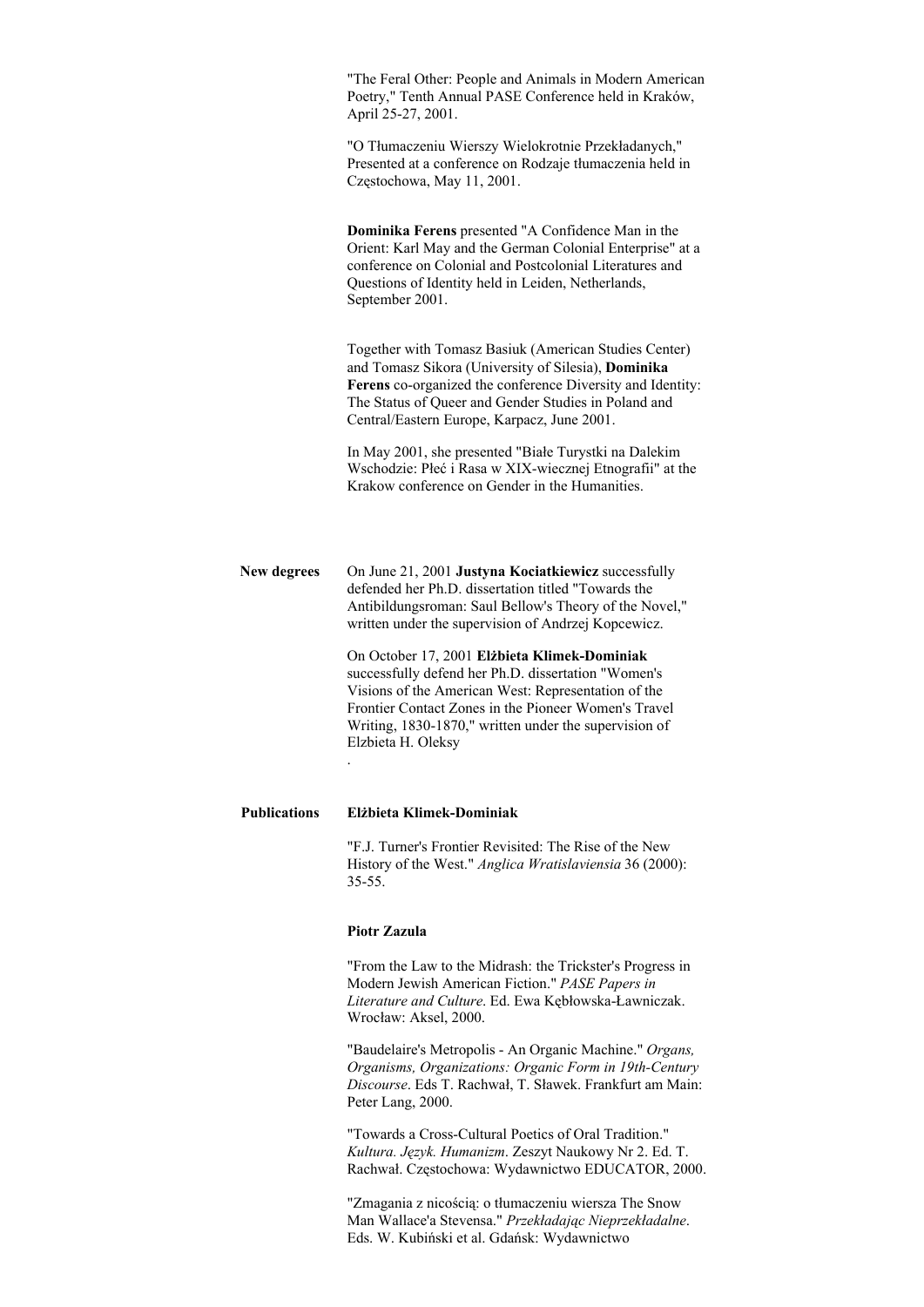Uniwersytetu Gdańskiego, 2000.

"Strefa Mroku: Nick Cave w Polskich Przekładach." *Teoria i Praktyka Tłumaczenia: Dzieje i Perspektywy*. Ed. U. Dąmbska-Prokop. Częstochowa: Wydawnictwo EDUCATOR, 2000.

"Poetic Translation: An Approach to the Problem." *Roczniki Naukowe PWSZ w Wałbrzychu. Języki Obce i Turystyka*. No. 1 (2001): 109-117. (Co-author Edward Szynal.)

#### **Dominika Ferens**

"Białe Turystki na Dalekim Wschodzie: Płeć i Rasa w XIX-wiecznej Etnografii." *Gender w Humanistyce*. Ed. Małgorzata Radkiewicz. Kraków: Wydawnictwo RABID, 2001: 289-298.

"Native Americans, Chinese, and White Progressivists in the Land of Sunshine, 1895-1909." *ATQ: Nineteenth Century American Literature and Culture* 15.4 (December 2001).

"Wayward Conquistador or Transcultural Hybrid? Commentaries on Alvar Nunez Cabeza de Vaca's The Account." *Anglica Wratislaviensia* 36 (2001): 21-34.

### **FROM THE TREASURER**:

The PAAS bank account is: Bank PKO BP, XV Oddział w Warszawie 05 - 10201156 -123114426 (the old account number cannot be used after January 1, 2001)

### **FROM THE EDITOR:**

The next issue of the PAAS Newsletter can be expected in April 2002. We warmly invite you to share with us any information concerning your research and activities in the field of American Studies. You may use the following address to contact the Newsletter:



Jadwiga Maszewska American Literature & Culture Department University of Lodz Al. Kosciuszki 65 90-514 Lodz fax: 48 42 366337

e-mail : JAGAMASZ@Krysia.uni.lodz.pl

### **PAAS WWW PAGE:**

The address of the PAAS WWW page has changed!